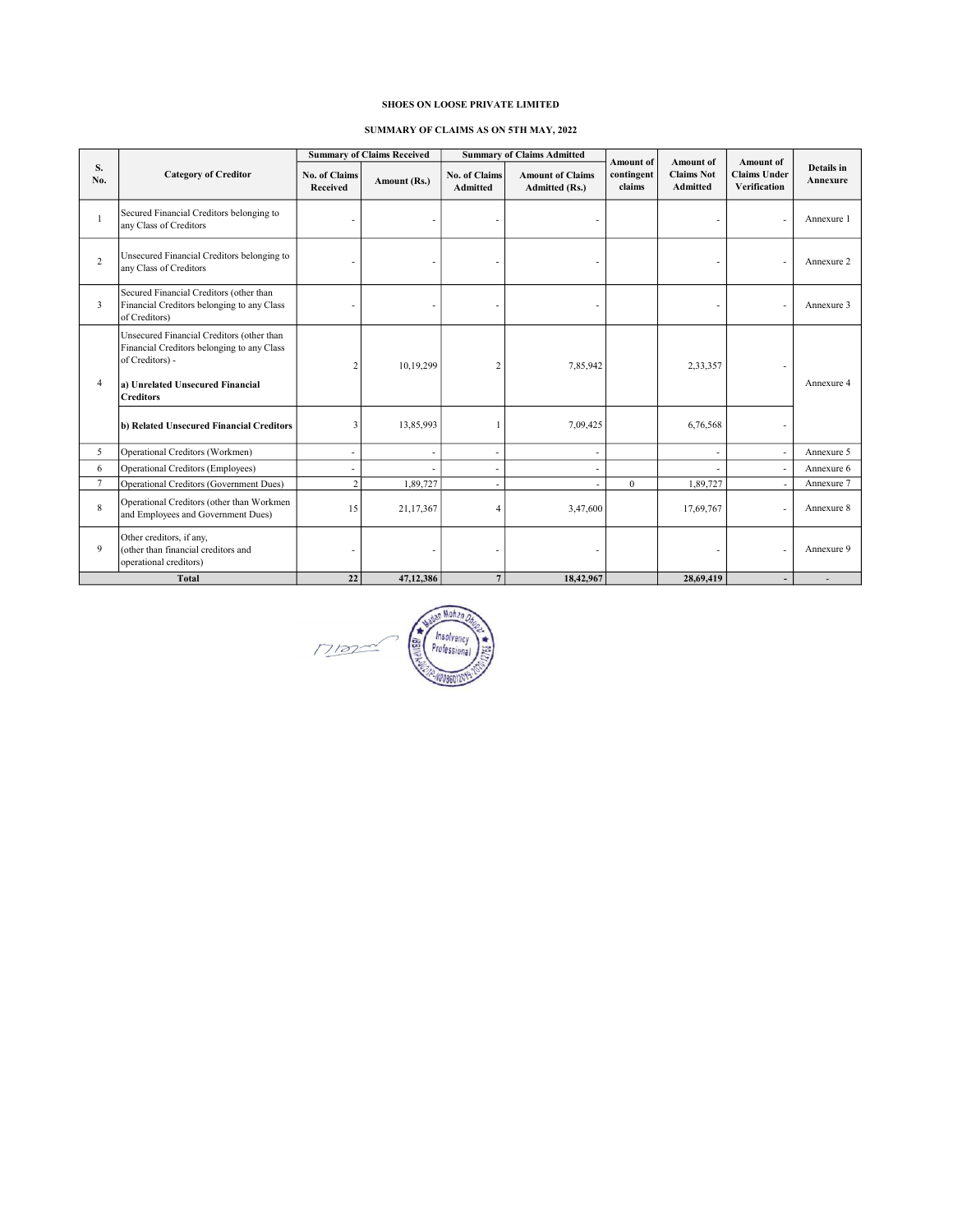#### Annexure 4

#### SHOES ON LOOSE PRIVATE LIMITED

#### Date of Commencement of CIRP: 30th November, 2021 List of Creditors as on 5th May, 2022

## List of Unsecured Financial Creditors (Other Than Financial Creditors belonging to any Class of Creditors)

| S. No. |                         | <b>Details of Claims Received</b>   |                                |                                                 | <b>Details of Claims Admitted</b>                                |                                                            |                                  |                             |                                                  |                          |
|--------|-------------------------|-------------------------------------|--------------------------------|-------------------------------------------------|------------------------------------------------------------------|------------------------------------------------------------|----------------------------------|-----------------------------|--------------------------------------------------|--------------------------|
|        | <b>Name of Creditor</b> | <b>Date of Receipt</b><br>of Claims | <b>Total Amount</b><br>Claimed | <b>Total Amount of</b><br><b>Claim Admitted</b> | <b>Nature of Claim</b><br>(Secured/<br>Unsecured/<br>Contingent) | Amount<br>Covered by<br><b>Security</b><br><b>Interest</b> | Whether<br><b>Related Party?</b> | % of Voting<br>Share in CoC | <b>Amount of</b><br><b>Claim Not</b><br>Admitted | Remarks,<br>if any       |
|        | Sarita Poddar           | $07 - 01 - 22$                      | 6,27,097                       | 4,09,603                                        | Unsecured                                                        | $\overline{\phantom{a}}$                                   | No                               | 52.12                       | 2,17,494                                         | $\overline{\phantom{a}}$ |
|        | Ayush Gupta             | $10-01-22$                          | 3,92,202                       | 3,76,340                                        | Unsecured                                                        | $\overline{\phantom{a}}$                                   | No                               | 47.88                       | 15,862                                           | $\overline{\phantom{a}}$ |
|        | <b>Total</b>            | ۰                                   | 10,19,299                      | 7,85,942                                        | ۰                                                                | $\overline{\phantom{a}}$                                   | $\overline{\phantom{a}}$         | 100                         | 2,33,357                                         |                          |

#### List of Related Unsecured Financial Creditors (Other Than Financial Creditors belonging to any Class of Creditors)

|                |                         |                                     | <b>Details of Claims Received</b> |                                                 | <b>Details of Claims Admitted</b>                                |                                                            |                                  |                             |                                                         |                                                                             |
|----------------|-------------------------|-------------------------------------|-----------------------------------|-------------------------------------------------|------------------------------------------------------------------|------------------------------------------------------------|----------------------------------|-----------------------------|---------------------------------------------------------|-----------------------------------------------------------------------------|
| S. No.         | <b>Name of Creditor</b> | <b>Date of Receipt</b><br>of Claims | <b>Total Amount</b><br>Claimed    | <b>Total Amount of</b><br><b>Claim Admitted</b> | <b>Nature of Claim</b><br>(Secured/<br>Unsecured/<br>Contingent) | Amount<br>Covered by<br><b>Security</b><br><b>Interest</b> | Whether<br><b>Related Party?</b> | % of Voting<br>Share in CoC | <b>Amount</b> of<br><b>Claim Not</b><br><b>Admitted</b> | Remarks,<br>if any                                                          |
|                | Arun Poddar             | $08-01-22$                          | 10,16,506                         | 7,09,425                                        | Unsecured                                                        | ٠                                                          | Yes                              | $\overline{\phantom{a}}$    | 3,07,081                                                |                                                                             |
| $\overline{2}$ | Vaishali Bisht          | 26-04-22                            | 1,25,000                          | $\sim$                                          | Unsecured                                                        | $\overline{\phantom{a}}$                                   | Yes                              | $\overline{\phantom{a}}$    | 1,25,000                                                | Claim received after<br>90 days from the<br>Insolvency<br>Commencement Date |
| 3              | Mohit Poddar            | 26-04-22                            | 2,44,487                          | $\sim$                                          | Unsecured                                                        | $\overline{\phantom{a}}$                                   | Yes                              | $\overline{\phantom{a}}$    | 2,44,487                                                | Claim received after<br>90 days from the<br>Insolvency<br>Commencement Date |
|                | Total                   | $\overline{\phantom{a}}$            | 13,85,993                         | 7,09,425                                        | $\overline{\phantom{a}}$                                         | $\overline{\phantom{a}}$                                   | $\overline{\phantom{a}}$         | $\overline{\phantom{a}}$    | 6,76,568                                                | $\overline{\phantom{a}}$                                                    |

 $M_{\text{max}}$ 

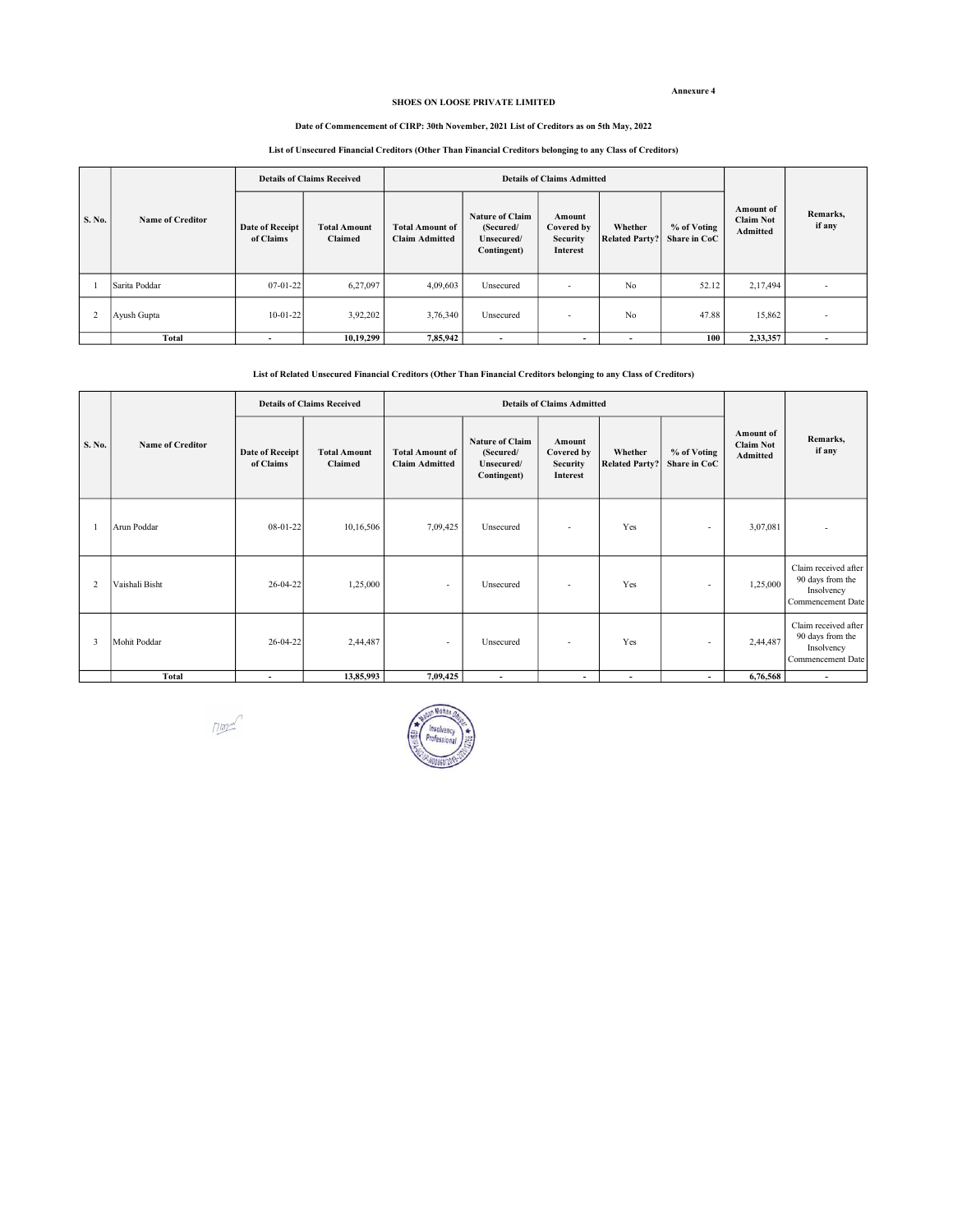## SHOES ON LOOSE PRIVATE LIMITED

#### Date of Commencement of CIRP: 30th November, 2021 List of Creditors as on 5th May, 2022

List of Operational Creditors (Government Dues)

|        |                                                           | <b>Name of Creditor</b>            |                              | <b>Details of Claims Received</b>     |                                                 |                                                                  | <b>Details of Claims Admitted</b>                   |                                  |                             |                                                  |                          |
|--------|-----------------------------------------------------------|------------------------------------|------------------------------|---------------------------------------|-------------------------------------------------|------------------------------------------------------------------|-----------------------------------------------------|----------------------------------|-----------------------------|--------------------------------------------------|--------------------------|
| S. No. | Department                                                | Government                         | Date of Receipt<br>of Claims | <b>Total Amount</b><br><b>Claimed</b> | <b>Total Amount of</b><br><b>Claim Admitted</b> | <b>Nature of Claim</b><br>(Secured/<br>Unsecured/<br>Contingent) | Amount<br>Covered by<br><b>Security</b><br>Interest | Whether<br><b>Related Party?</b> | % of Voting<br>Share in CoC | Amount of<br><b>Claim Not</b><br><b>Admitted</b> | Remarks,<br>if any       |
|        | Employee Provident<br>Fund Organization<br>(EPFO)         | Ministry of Labour &<br>Employment | dated<br>04-02-2022          | 813                                   | $\overline{\phantom{a}}$                        |                                                                  | <b>.</b>                                            | No                               | $\overline{\phantom{a}}$    | 813                                              |                          |
|        | <b>Employees State</b><br>Insurance Corporation<br>(ESIC) | Ministry of Labour &<br>Employment | $02 - 03 - 22$               | 1,88,914                              | $\overline{\phantom{a}}$                        |                                                                  | $\overline{\phantom{a}}$                            | No                               |                             | 1,88,914                                         |                          |
|        | Total                                                     |                                    | $\overline{\phantom{a}}$     | 1,89,727                              | $\overline{\phantom{a}}$                        | -                                                                | $\overline{\phantom{a}}$                            |                                  | $\overline{\phantom{a}}$    | 1,89,727                                         | $\overline{\phantom{a}}$ |





Annexure 7